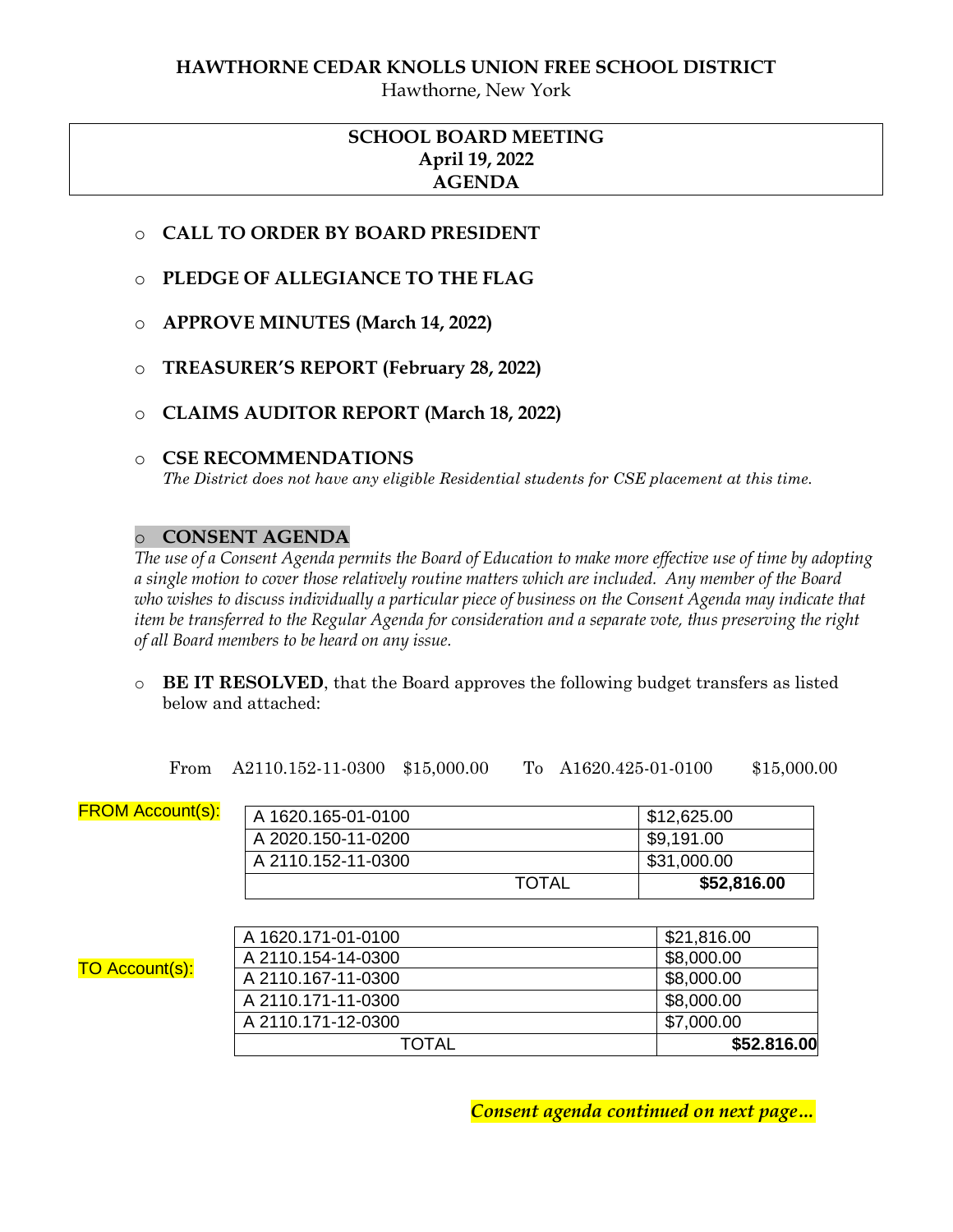# **HAWTHORNE CEDAR KNOLLS UNION FREE SCHOOL DISTRICT** Hawthorne, New York

# *Consent agenda continued*

- o **BE IT RESOLVED**, that the Board approves the 2022-2025 Instructional Technology Plan, as attached.
- o **BE IT RESOLVED**, that the Board approves the Southern Westchester BOCES Contract for Cooperative Educational Services 2022-2023, as attached.
- o **BE IT RESOLVED**, that the Board approves the Lower Hudson Regional Information Center (LHRIC) BOCES Initial Service Request Form for Fiscal Year 2022-2023, as attached.
- o **BE IT RESOLVED**, that upon the recommendation of the Superintendent of Schools, the Board approves extending the Memorial Day holiday to include Tuesday, May 31, 2022 for all students and staff. The day is from an unused snow/emergency closing day, allocated in the 2021-2022 School Calendar. In the event there is a need for an emergency closing prior to said date, this resolution will be null and void; and, Tuesday, May 31, 2022 will remain a regular school day.
- o **BE IT RESOLVED**, that upon the recommendation of the Superintendent of Schools, the Board approves the following per diem rates for Substitute Teachers, Clinicians (Licensed Psychologists, Social Workers, Therapists, Counselors, etc.) and Teaching Assistants during the Extended School Year Program for the period of July 11, 2022 through August 19, 2022:
	- o Substitute Teacher/Clinician (Certified) \$200.00/per diem
	- o Substitute Teaching Assistant (Certified) \$175.00/per diem
	- o Substitute Teacher (non-Certified) \$150.00/per diem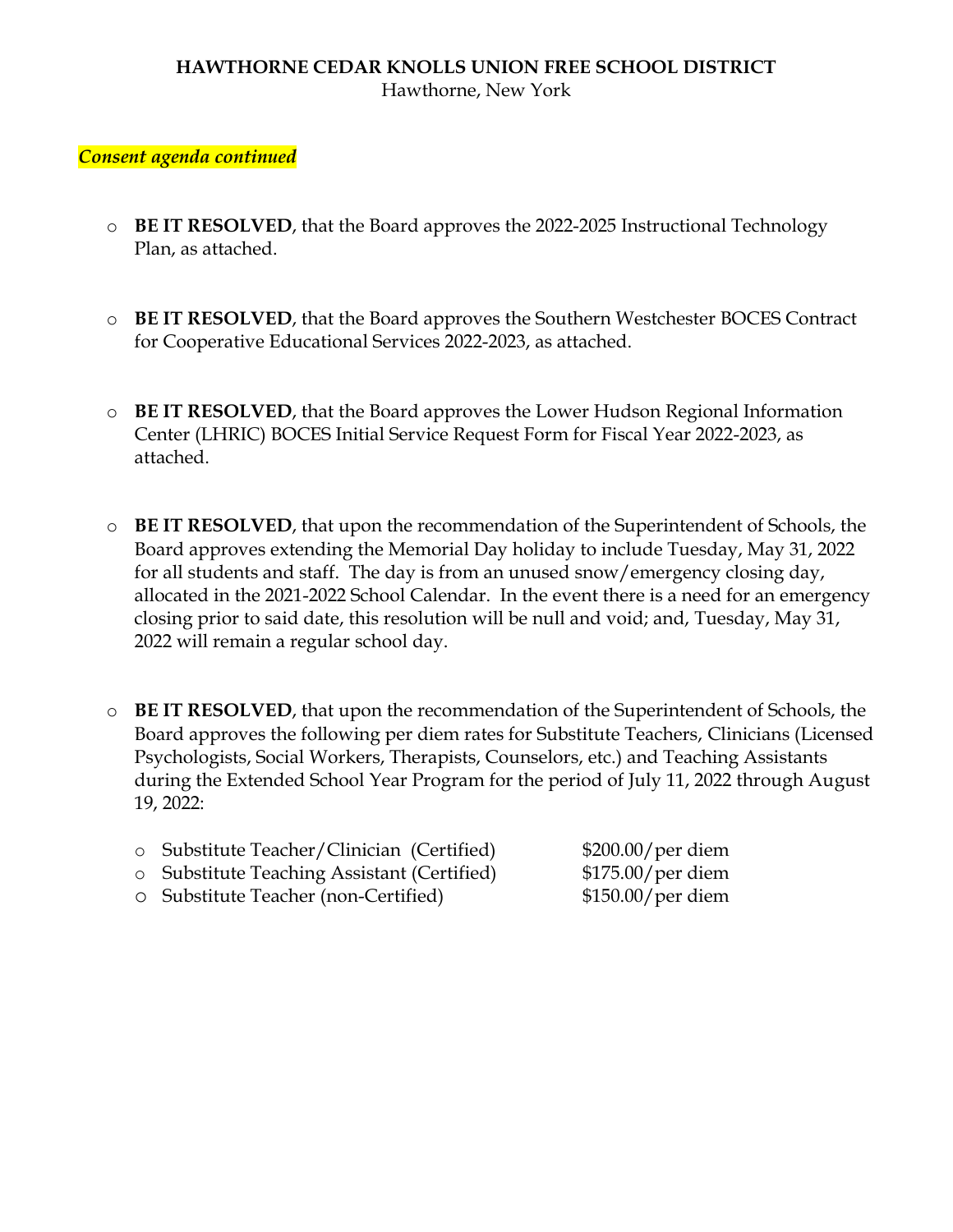# **REGULAR AGENDA**

- **RESOLVED,** that the Board approves the Agreement between the District and the Jewish Child Care Association of New York (JCCA) dated March 18, 2022 regarding the Transition of Service Provision of the New York State Office of Mental Health (OMH) authorized Westchester Day Treatment Program (WDT) to JCCA, as attached. A copy of said agreement shall be incorporated by reference within the minutes of this meeting.
- o **RESOLVED,** that the Board approves the 2022-2023 Estimated Administrative Budget for the Southern Westchester Board of Cooperative Educational Services in the amount of \$12,517,761 as per the attached resolution.
- o **RESOLVED**, that the Board cast one vote for Robert Johnson to serve as trustee on the Southern Westchester Board of Cooperative Educational Services for the time period of July 1, 2022 through June 30, 2025, as per the attached resolution.
- o **RESOLVED**, that the Board cast one vote for Lynn Frazer-McBride to serve as trustee on the Southern Westchester Board of Cooperative Educational Services for the time period of July 1, 2022 through June 30, 2025, as per the attached resolution.
- o **RESOLVED**, that the Board cast one vote for Dr. Joan Weber to serve as trustee on the Southern Westchester Board of Cooperative Educational Services for the time period of July 1, 2022 through June 30, 2025, as per the attached resolution.